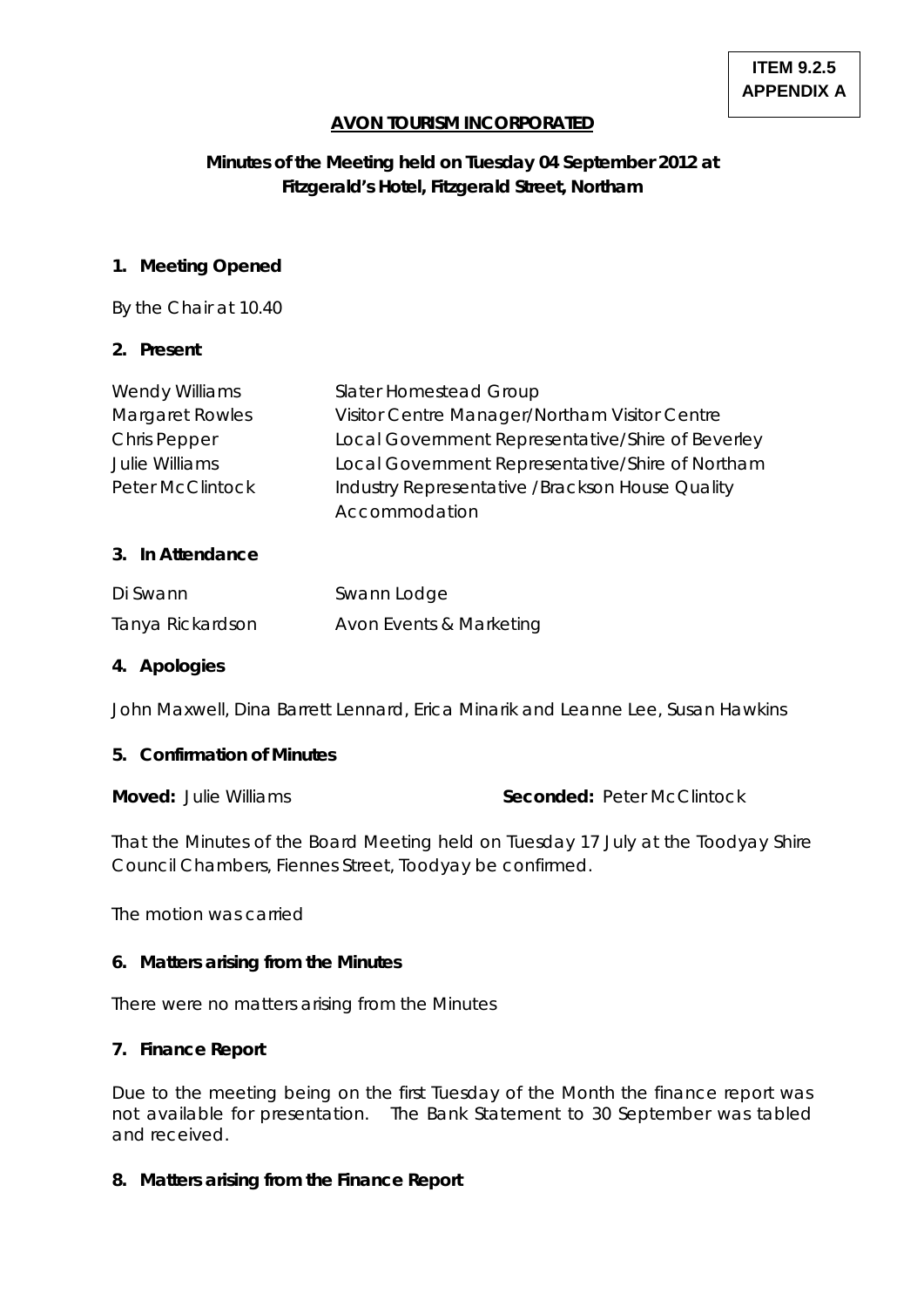- 8.1 Local Government Financial Assistance**:** Letter received from Shire of Toodyay advising that \$5,000 has been allocated to Avon Tourism in the 2012 Budget.
- 8.2

The books for the 2011/2012 financial year are being audited in readiness for the Annual General Meeting.

#### **9. Correspondence**

**Moved: Bev Hodges The Conded: Peter McClintock** 

**Motion:** That the Inwards Correspondence is received and the Outwards Correspondence endorsed.

The motion was carried

### **10. Matters arising from the Correspondence**

There were no matters arising from the correspondence

### **11. Marketing Report**

**11.1 Avon Valley Integrated Website iConnect:** The Avon Valley Integrated Tourism Website has been live since the middle July. Industry generally has responded well to the concept of the on-line booking facility and that the system only caters for 'Gold Medal' operators who have 'live' inventory. Free Training sessions were held in Northam, Toodyay and York with a somewhat disappointing response from operators. Members were able to access the site on-line and were taken through the process of inputting the required information in the various sections. Unfortunately the iConnect system has not been fulling implemented at this time, which allows for direct cancellation of bookings between the client and operator.

There has been some confusion with regards to payment and it was suggested that members participating in the Integrated Tourism Website be advised further, that payment will be received from Bookeasy between 18 -21 of the month following stay, although further clarification will be sought.

- **11.2 Avon Valley Website:** The adjustment in budget for Adwords has seen a significant rise in traffic to the site which is pleasing. Work has been undertaken to upload new members information, and considerable time has also been dedicated to upgrading the 'whats on' section. At present we only have 2 eateries in the 'eating out' section, and it was suggested that we target hotels and cafes to increase the product available in this section.
- **11.3 2013 Avon Valley Holiday Planner:** Work is well under way with updated information and imagery being received from some towns, while we are still waiting on others. Response to advertising has been mixed with some towns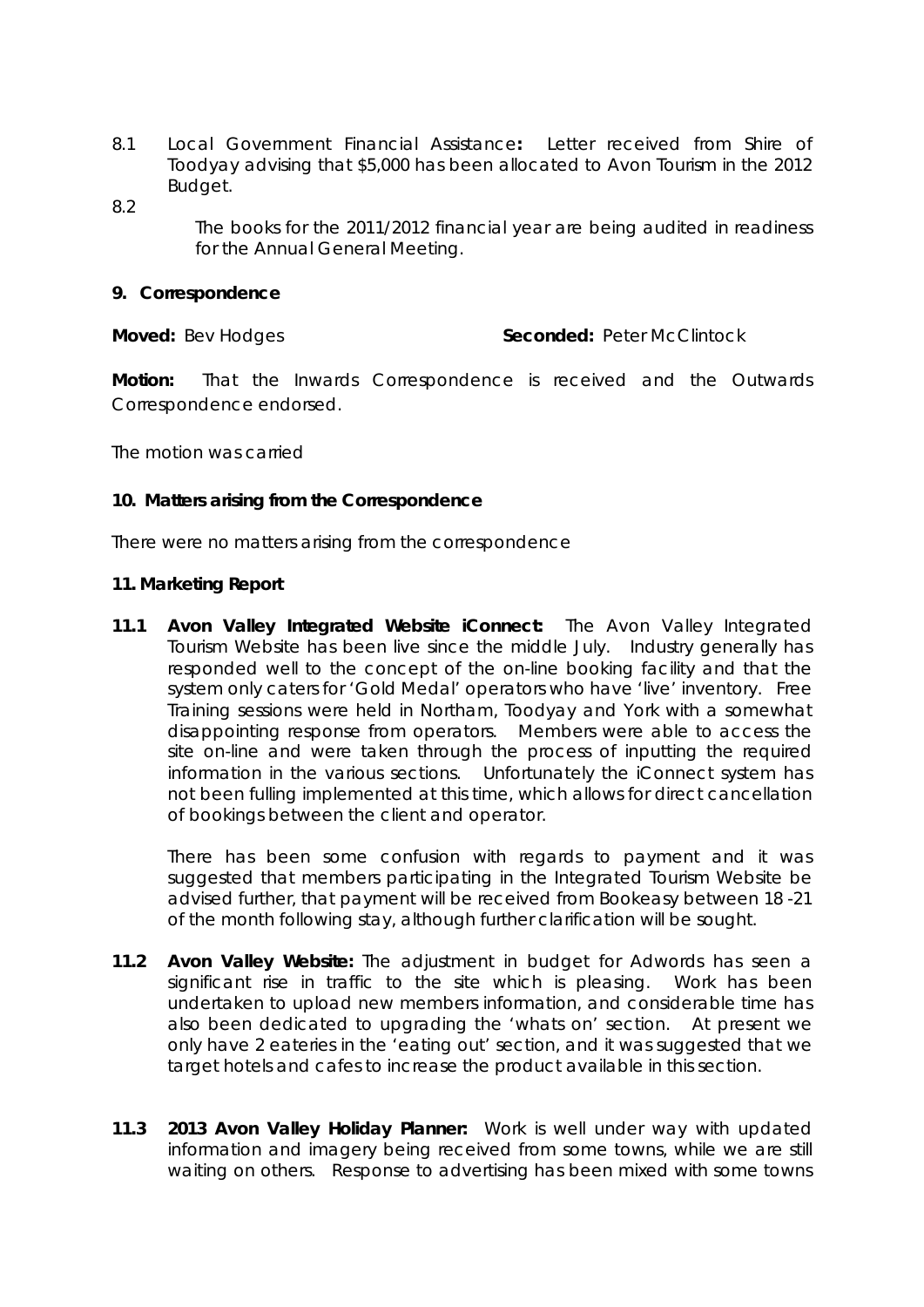having a great selection of product on display for consumers. Beverley, Northam, Toodyay and York are completing rewriting their editorial, with Brookton, Goomalling and New Norcia providing minor amendments only. Goomalling, Northam and York will each have a full page of advertisers, with only three from Toodyay at this time. We have 3 full page and 2 half page Corporate Advertisers.

- **11.4 Avon Valley Holiday Planner Distribution:** Distribution continues at a steady rate with continual requests being received statewide for further supplies. Approximately 5,200 copies on hand.
- **11.5 Membership:** Membership is currently at 42 with 28 Platinum, Silver 8 and Bronze 6. It was suggested that we contact local governments with a view to them encouraging not for profit organization within their localities to Join the membership. Not for Profit organization enjoy Platinum level benefits for the cost of a Bronze membership, thus providing them an opportunity to promote events etc. either on the Avon Valley Website or at the Local Trade Shows attended by Avon Tourism. It was also suggested that Board Members be encouraged to canvas support for membership prior to the next meeting.
- **11.6 History in the Valley Weekend:** Response to the proposed event has been slow and following lengthy discussion the meeting felt that it would be extremely difficult to coordinate and organize an event of this type and it was unclear what we could provide to entice visitors to the region. Other ideas were raised and one that caught the interest of all and could be easy to market was an Avon Valley Historical Pubs Tour.

Funding would be sought through the Regional Events Scheme and the meeting resolved to have a sub-committee of the Board and engage the services of Avon Events & Marketing to assist with the project. A business case and a risk management plan would be required, bother of which would be undertaken by Tanya Richardson. The Sub-committee of the Board to be Margaret Rowles, Julie Williams, Wendy Williams and Tanya Richardson, with any other interested Board members.

- **11.7 Avon Valley Bags:** Pending at this time
- **11.8 2013 Experience Perth Holiday Planner:** The Prospectus for the 2013 Holiday Planner is to hand, and we are fortunate to again have the support of Noeleen and the team at Experience Perth, enabling Avon Tourism to offer greatly reduced advertising rates to our operators. Avon Tourism have committed to 2 full pages, a full page generic advert promoting the Avon Valley Experience with the second page reserved for industry.

## **12. General Business:**

**12.1 Avon Descent Review:** There is a review of the Avon Descent being undertaken by a private consultant and the Shire of Northam and the Visitor Centre have been contacted for their view as to the importance of the event for the economy of the town and region. Avon Tourism has also been